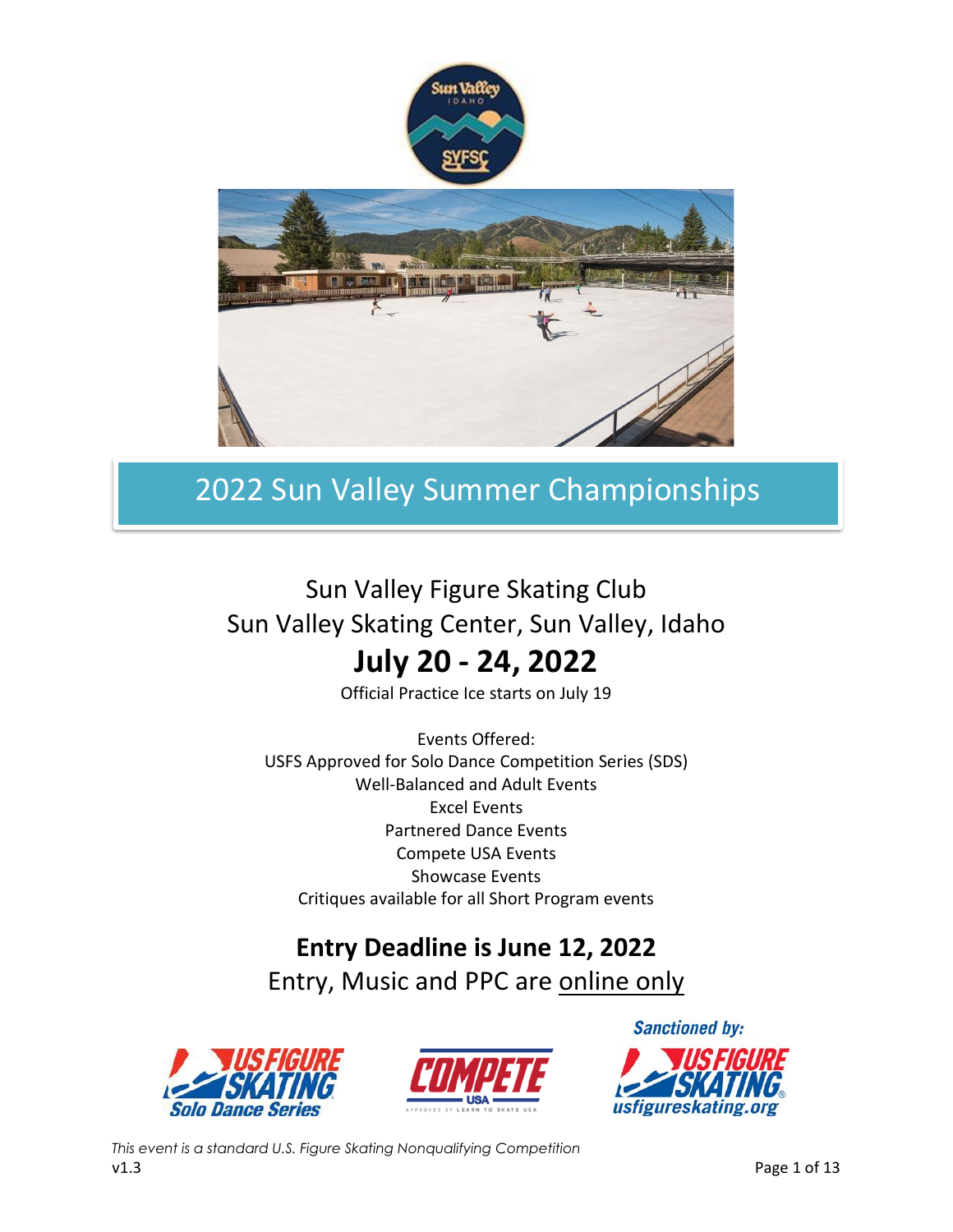The Sun Valley Summer Championships will be conducted in accordance with the rules and regulations of U.S. Figure Skating, as set forth in the [current rulebook,](https://www.usfigureskating.org/about/rules) as well as any pertinent updates which have been posted on the U.S. Figure Skating [website.](https://www.usfigureskating.org/members-only/members/technical-notifications)

#### **SERIES INFORMATION:**



**Solo Dance Competition Series (SDS)**: This competition has been approved by U.S. Figure Skating as an official SDS competition. Skaters who are also interested in earning points to qualify and compete at the National Solo Dance Final on September 7-10, 2022 hosted by the FSC of Southern California, must have registered for the 2022 Solo Dance Competition Series through EMS. The

registration deadline for the Series was April 1, 2022. Skaters do NOT have to be registered with US Figure Skating in the Solo Dance Series to compete in these events at this competition.

**2022-2023 Adult Competition Series** – For those skaters participating in the Adult Competition Series, the following free skate/program events (adult 1-6, adult beginner, adult high beginner, adult prebronze and adult bronze) are being offered at this competition that meet Adult Competition Series guidelines. Adult Competitors Series participants must submit a photo, scanned copy, email attachment or screenshot of their results sheet to **AdultCompetitionSeries@gmail.com** by the deadline published in the most recent [Adult Competition Series Handbook](https://www.usfigureskating.org/skate/skating-opportunities/adult-skating) to receive credit and series points.

#### **ELIGIBILITY:**

This competition is open to all eligible, restricted, reinstated or readmitted persons as defined by the Eligibility Rules and are currently registered and fully compliant members of U.S. Figure Skating or Learn to Skate USA in accordance with the current rulebook. Please refer to the current rulebook for non-U.S. Citizens.

If for any reason, it is discovered that a skater is entered in an event or a level they are not qualified to compete, the LOC and chief referee can move the skater into the proper competition event, even if this must be done on the day of the event.

**Test Requirements:** Competition level is the highest test passed as of the entry deadline in the discipline the skater is entering. All Snowplow Sam and Basic 1-6 skaters may not have passed any U.S. Figure Skating test including Moves in the Field or individual dances. Entrants may skate up one level above that for which they qualify, but they may not skate down in any event. Skaters may not compete at more than one level in the same type of event at the same competition.

**Age Restrictions/Requirements** (age as of the entry deadline): Singles short program and free skate events (Well Balanced Program) have the following requirements:

- Juvenile: Girls 12 years of age or younger; Boys 13 years of age or younger
- Open Juvenile: Girls 13 years of age or older; Boys 14 years of age or older
- Intermediate: 17 years of age or younger
- Adult and Masters: 21 years of age or older

**Size, Splitting and Combining of Events and Warmups**: The LOC and chief referee reserve the right to combine or split events where the rules allow or to combine Open Juvenile with Juvenile events. For Compete USA events, there will be no more than six competitors in an event. Skaters entering Pre-Juvenile or lower will be split as closely as possible by age should the number of entries warrant more than one group. Skaters entering events allowing more than two competition levels (eg, Basic 1-6 Showcase) will instead be split first by test level and then by age if the number of entries warrant more than one group. All events may be skated with more than six skaters in a warmup group.

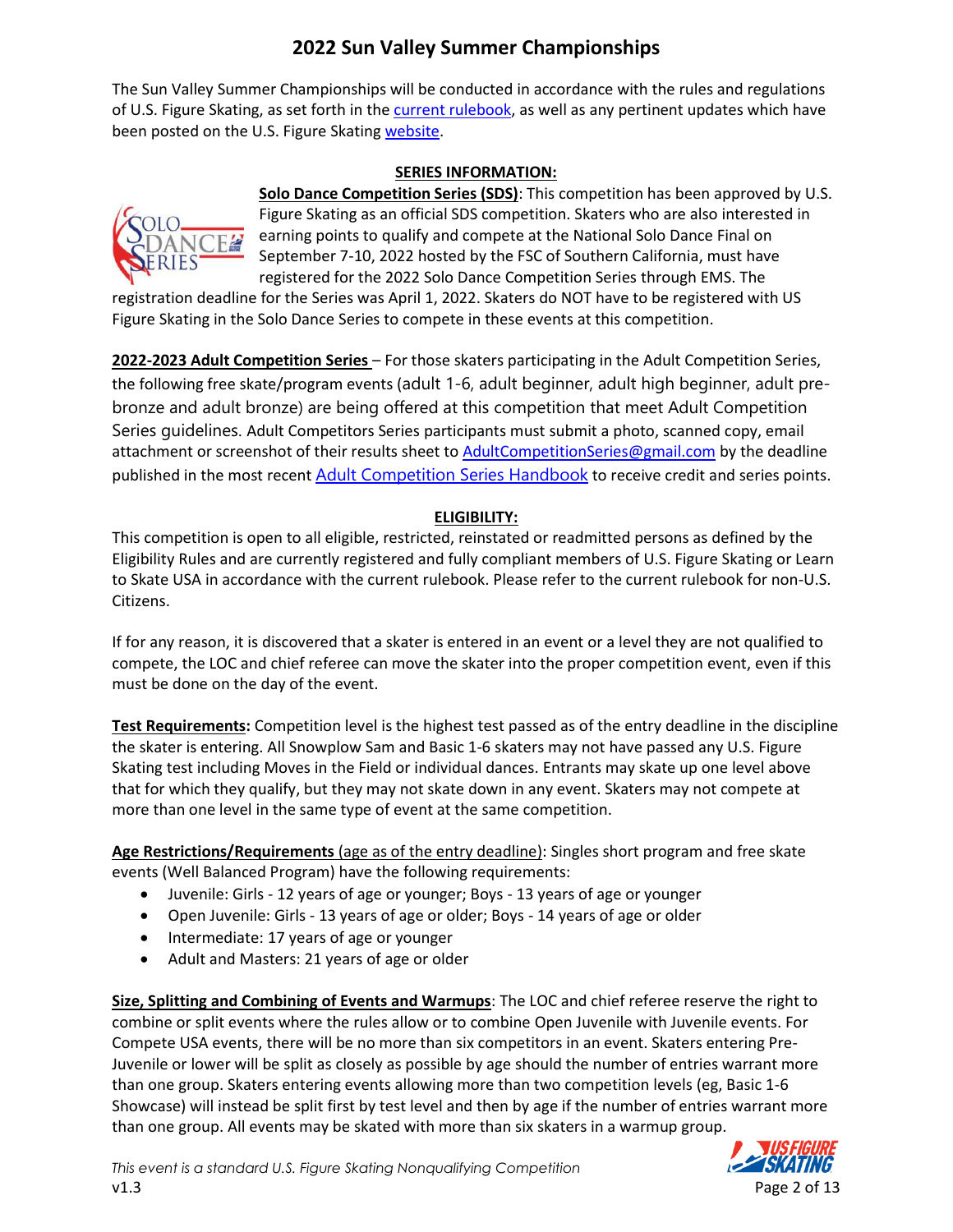#### **COMPETITION REGISTRATION:**

Online registration closes on Sunday, June 12, 2022 at 11:59 pm MT (June 13 at 1:59 am ET). **NO** late entries will be accepted. The number of total entries that will be allowed to register in this competition is 350 entrants. The maximum number of entries allowed to register in any one event is at the discretion of the host club.

Registration fees are by credit card only. Any contested credit card charges (or checks returned) will be charged a \$30 fee. Payment of any outstanding fees is required before the skater is allowed to participate in practice ice or competition. All higher priced registration fees will be applied before any less expensive fees.

**Skater entering Solo Dance Series events**: Skaters will register online using the U.S. Figure Skating's Event Management System (EMS). SDS skaters will upload their music, submit their PPCs, purchase/schedule practice ice and find their schedule thru EMS. See Appendix A for instructions on to how to register with EMS.

**Skaters entering all other events (SP, FS and Program, Partnered Dance, Showcase and Team Showcase)**: Skaters will register online using EntryEeze. These skaters will upload their music, submit their PPCs, purchase/schedule practice ice and find their schedule thru EntryEeze. See Appendix B for instructions on to how to register with EntryEeze.

**Showcase Events**: During EntryEeze registration, skaters must enter their highest Free Skate, Free Dance (solo and patterned) and Pattern Dance (solo and partnered) tests passed to ensure they register in the correct showcase level.

**Skater's Coaches**: Skaters must include in their registration the name of their primary coach accompanying them to the competition to ensure that their coach can be credentialed. Skaters may also include secondary coaches but these coaches will not be receive credentials. After the close of entries and thru Sunday, July 11, please notify the LOC of a coach change at [Events@SunValleyFSC.org.](mailto:Events@SunValleyFSC.org)

**Mandatory SkateSafe (SafeSport) Training**: Adult competitors (18 years of age or older as of the competition start date) who are competing on a team or in a partnered event with at least one minor competitor (unless the adult is an immediate family member or legal guardian) must complete SkateSafe (SafeSport) training prior to being allowed on any practice or competition ice (accessible via U.S. Figure Skating Members Only Website: [www.usfsaonline.org](http://www.usfsaonline.org/) -> Person Icon or account -> Member Profile -> Compliance).

**Survey Question**: During the EntryEeze registration process, you will be asked the following "survey" question: 'If you are the only skater in any of the events you entered, would you prefer to withdraw from the single-entry event with a refund or skate anyways?' Your response is final and will help us process the schedule quicker.

#### **REFUND POLICY**

Entry Fees will not be refunded after the entry deadline unless the no competition exists or the event is canceled. There will be no refunds for medical withdrawals, any late PPC and music fees assessed, or missed practice ice sessions. The online credit card fees are not refundable. EntryEeze's admin fee is only refundable if the entrant is completely withdrawing from the competition. All refunds will be returned to your credit card within 30 days of the end of the competition based on determination of the

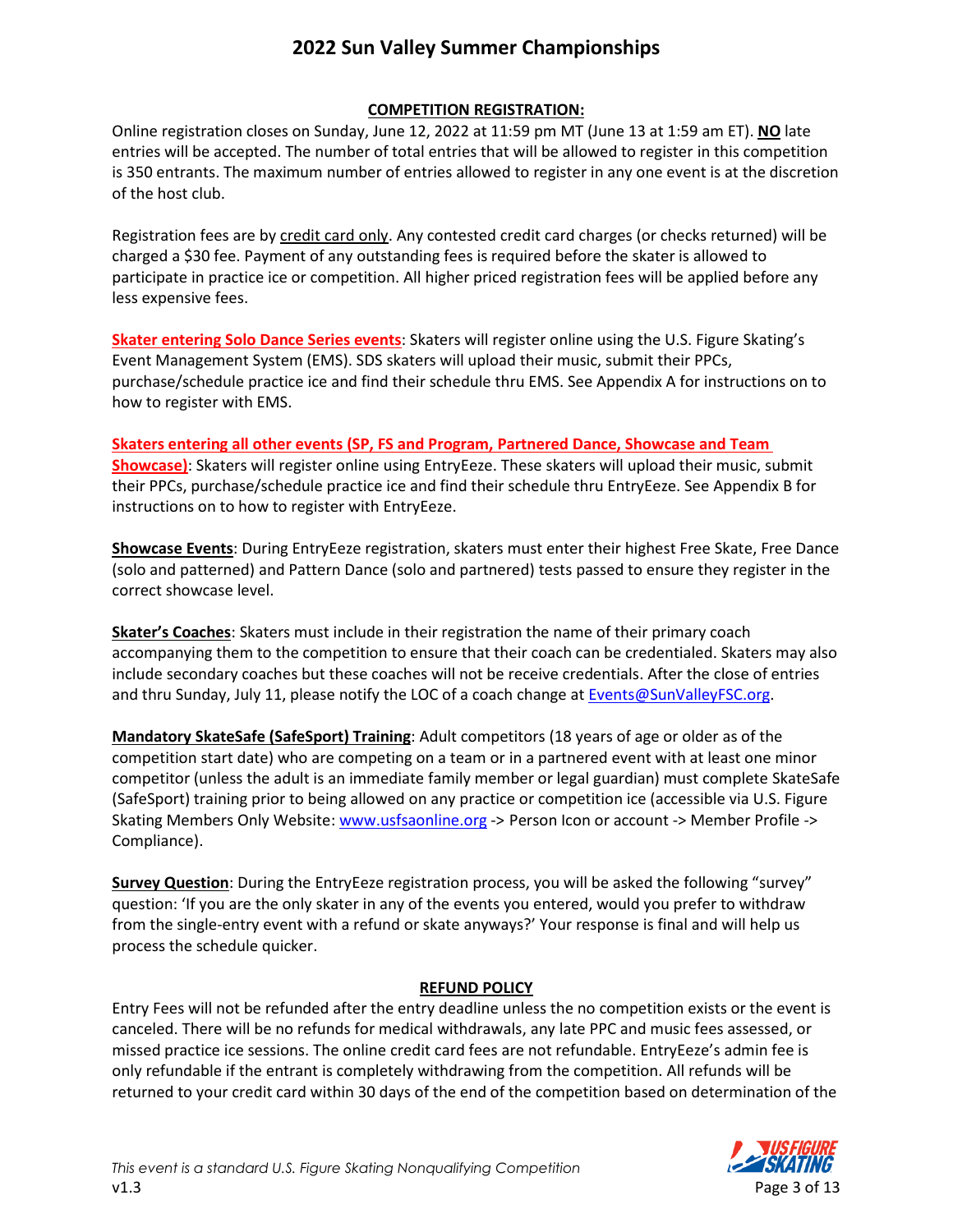LOC that a refund is due. Payment of all outstanding fees is required before the skater will be allowed to participate in practice ice or competition events.

#### **FACILITIES:**

**Ice Arenas**: The competition will be hosted by the Sun Valley FSC and held at the Sun Valley Skating Center located at One Dollar Loop Road, Sun Valley, ID 83353; rink phone: 208-622-2194. The Sun Valley Resort maintains two adjacent ice surfaces, one indoor and the other outdoor. Indoor ice dimensions are 95' x 190' with rounded corners. Outdoor ice dimensions are approximately 90' x 180' with slightly rounded corners. All events will tentatively be held on the indoor arena on Tuesday thru Saturday. All events on Sunday will be held on the outdoor rink (weather permitting). No admissions will be charged. A snack bar will be open during the competition. All props used on the indoor rink must be able to fit through a standard 36" x 85" hockey door. Storage of props and costumes at the Skating Center is not allowed.

**Lockers Rooms and Changing Areas**: The locker/changing room policy for this competition is as follows:

- All locker rooms in the Sun Valley Skating Center are co-ed. In addition,
- There are three private, secure, single person changing rooms available in Locker Room 1.
- There are separate Men and Women restrooms available for changing.
- If there are concerns regarding this policy, the athlete should change prior to arriving at the competition.
- Any violation of this policy is punishable under the U.S. Figure Skating SkateSafe policy and U.S. Figure Skating Rulebook.

**Official Notices**: An official bulletin board will be maintained in the northeast corner of the lobby in the indoor rink. It is the responsibility of each competitor, parent and coach to check the bulletin board frequently for any schedule changes and/or additional information. Skaters are requested to arrive **60** minutes prior to the scheduled time of their event. A tentative schedule of events will be posted prior to the competition.

#### **ONSITE REGISTRATION DESK & CHECK-IN:**

The registration desk will open on Tuesday, July 19, 2022, and remain open throughout the competition. The registration table will be located outside on the north side of the indoor rink. Please register promptly upon arrival.

#### **PLANNED PROGRAM CONTENT (PPC)**:

Competitors skating in IJS judged events must electronically submit their PPCs online no later than Tuesday, July 12, 2022 at 11:59 pm MT (July 13 at 1:59 am ET). **PPCs for SDS events** must be submitted via EMS only (see Appendix A). **PPCs for all other IJS events** must be submitted via EntryEeze only (see Appendix B). After the deadline, skaters will be locked out of this feature and the skater will assess a \$35 non-submittal fee. Competitors not submitting their PPCs online by the deadline will be required to provide a paper PPC prior to on-site registering/check-in.

#### **MUSIC**:

All competition music must be electronically uploaded online no later than Sunday, July 3, 2022 at 11:59 pm MT (July 4 at 1:59 am ET). **Music for SDS events** must be upload via EMS only (see Appendix A). **Music for all other events** must be upload via EntryEeze only (see Appendix B). After this date, skaters will be locked out of this feature and will be assess a \$35 late fee. All changes to music after the deadline will be access a \$35 late fee.

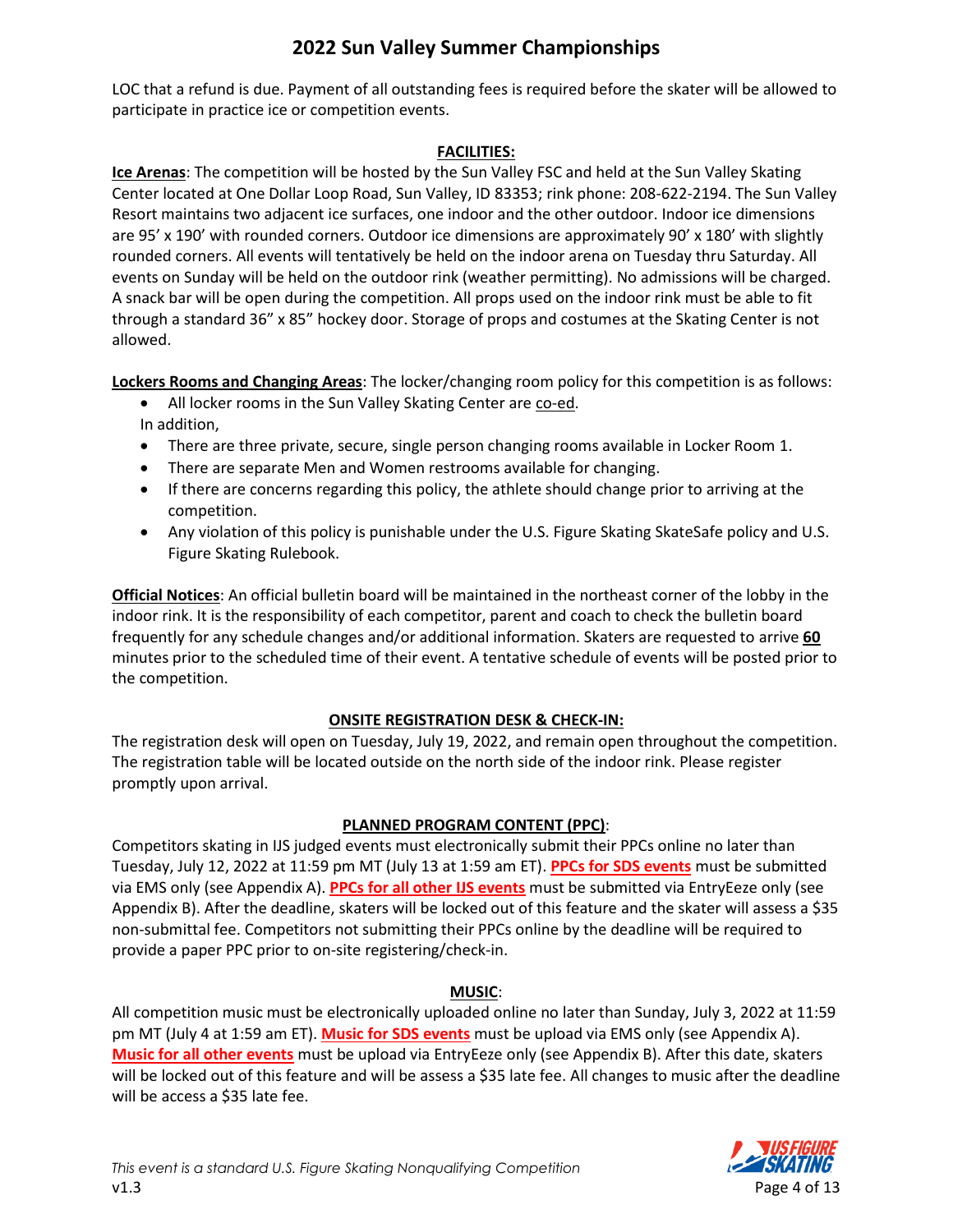**Music Criteria:** All music must meet the following criteria (any music that does not meet the criteria may result in a request to upload a corrected file):

- File Format: MP3
- Bit Rate: 192 kbps or higher
- Sample Rate: 44,100 kHz
- Leaders and trailers (the silence or "dead space" before and after the actual start and end of the program music) must not exceed two (2) seconds. NO leaders or trailers are preferred.

**Competition Backup Music**: Competitors must also bring a copy of their competition music on CD or personal cellphone (CD is preferred) as a backup in case of technical difficulties and must be immediately available rink side whenever the skater competes. CDs must be in a standard Audio CD format (Compact Disc Audio) on a CD-R disk only (PLEASE, no DVD or CD-RW), must only have one track per CD and must be clearly marked with the competitor's name, event and running time. Cellphones must have either the standard round headset connector or have attached an appropriate adapter, such as an Apple Lightening connector or Samsung USB-C adapter. The phone should be presented to the music person with the phone unlocked, file ready to play, phone in airplane mode and sleep function disabled, and volume turned to maximum.

#### **PRACTICE ICE:**

**Official Practice Ice (OPI)**: OPI sessions will be available Tuesday and Wednesday, July 20-21, and will consist of 20-minute sessions for \$20. Skaters may purchase one OPI session per event entered up to two OPI sessions in total. No music will be played during the sessions. Personal music players, speakers, headphones and/or props are not allowed on any OPI sessions. Skaters must check-in with the practice ice monitor prior to taking the ice. Coaching shall be from designated areas only. Coaches are not permitted to be in judging area for the officials.

**Warmup Ice (WUI)**: WUI sessions will be available Wednesday thru Saturday, July 21-24, competition schedule permitting and will consist of 15-minute sessions for \$15. Skaters may purchase one WUI session per event segment entered up to four WUI sessions in total. No music will be played during the sessions. Personal music players, speakers, headphones and/or props are not allowed on any WUI sessions. Skaters must check-in with the practice ice monitor prior to taking the ice. Coaching shall be from designated areas only. Coaches are not permitted to be in judging area for the officials.

**Unofficial Practice Ice (UPI)**: UPI sessions will be available if the schedule allows. Competitors will be notified by email on how to purchase any UPI sessions.

#### **OPI and WUI Practice Ice Purchases and Session Selections**:

Purchases and session selections must be made online before the close of entries. **Practice ice for SDS events** must be purchased and sessions selected via EMS only (see Appendix A). **Practice ice for all other events** must be purchased and sessions selected via EntryEeze only (see Appendix B). The number of OPI and WUI sessions that will be scheduled are based on the number of purchases made. No refunds for OPI or WUI will be issued after the entry deadline or for sessions not attended. Skaters will be notified when skaters may select their pre-purchased practice ice sessions or to purchase/select additional practice ice sessions. Sales at the competition for any remaining spaces will be available with the practice ice monitor at the competition for \$20.00.

#### **PHOTOGRAPHY/VIDEOGRAPHY:**

[Pro-Mix Sound & Video](https://promixsoundvideo.com/) will provide video services including live video streaming[. Melanie Heaney](https://melanieheaney.com/)  [Photography](https://melanieheaney.com/) will provide action photography. Videos and action photos will be available for purchase from the official vendors. Any other professional photography/videography is prohibited. **Per U.S. Figure** 

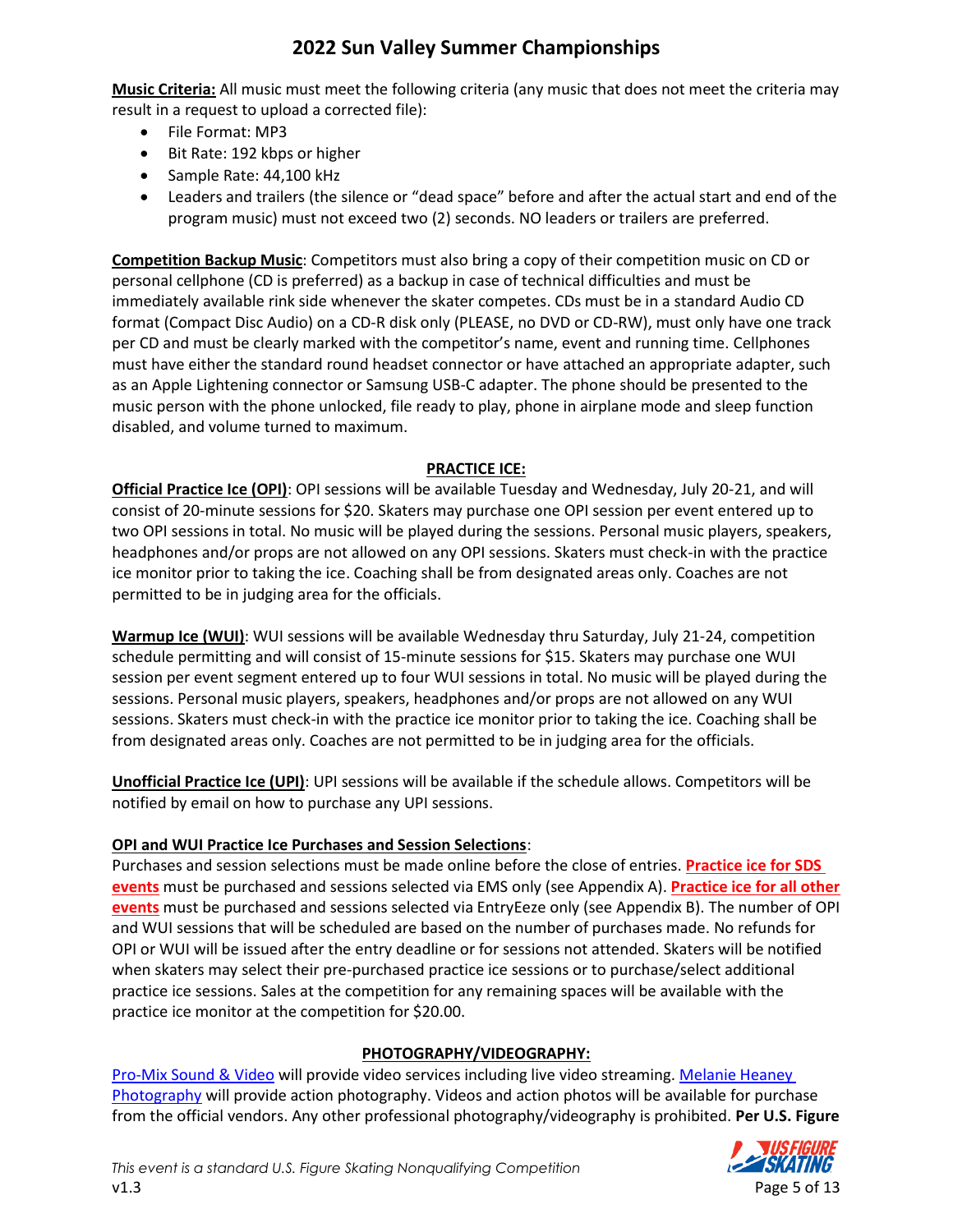**Skating policy, photographing and/or recording anyone other than your own skater is strictly prohibited, and no flash photography is allowed while skaters are on the ice in the indoor rink.** All other videotaping and photography is restricted to hand-held battery-operated equipment without tripod. Please be courteous to those viewing the event.

#### **AWARDS**:

Awards will be presented immediately after the posting of results. Medals will be awarded for the top four places in each event. Singles Short Program and Free Skate are separate events and there will be no combined SP/FS awards.

**Special Showcase Awards**: The following special awards will also be presented:

- The Phyllis Kourland Trophy for the most outstanding performance in the Open Juvenile thru Senior Dramatic Performance events.
- A trophy for the most outstanding performance in the No-Test thru Juvenile Dramatic Performance events.
- A performance award for the most outstanding performance in the Open Juvenile thru Senior Character Performance, Choreographic Artistry, Comedic Impression or Lyrical Pop events.
- A performance award for the most outstanding performance in the No-Test thru Juvenile Character Performance, Choreographic Artistry, Comedic Impression or Lyrical Pop events.

#### **CRITIQUES:**

Critiques of Short Program events will be offered on-site shortly after the completion of the event. Critiques may be purchased for \$15 via **EntryEeze** by the close of entries.

#### **TEST SESSION:**

A U.S. Figure Skating test session will be held on Sunday, July 17, 2022. Test application deadline is Sunday, July 3, 2022 at 12:00 noon MT and may be made online at [www.entryeeze.com.](http://www.entryeeze.com/) SVFSC members may log into their Sun Valley FSC member account and click on the "Test Sessions" tab. Test session questions may be addressed to Valerie Lewis at [TestChair@SunValleyFSC.org.](mailto:TestChair@SunValleyFSC.org)

#### **IJS TEST CREDIT**:

Skaters who desire to receive an IJS Test Credit packet must make their request to the registration desk. The deadline to make a request will be 3:00 pm MT, Saturday, 23 July 2022. The test credit packet will be available for pickup at the registration desk shortly after the event results are posted or within an hour after the request is made (whichever is the latest) and must be picked up from the registration desk prior to the end of the competition. The fee to receive an IJS Test Credit packet is \$10.00.

#### **LIABILITY:**

U.S. Figure Skating, Sun Valley FSC, Sun Valley Skating Center and Sun Valley Resort accept no responsibility for injury, illness or damage sustained by any participant in this competition. This is in accordance with Rule 1600 of the official U.S. Figure Skating Rulebook.

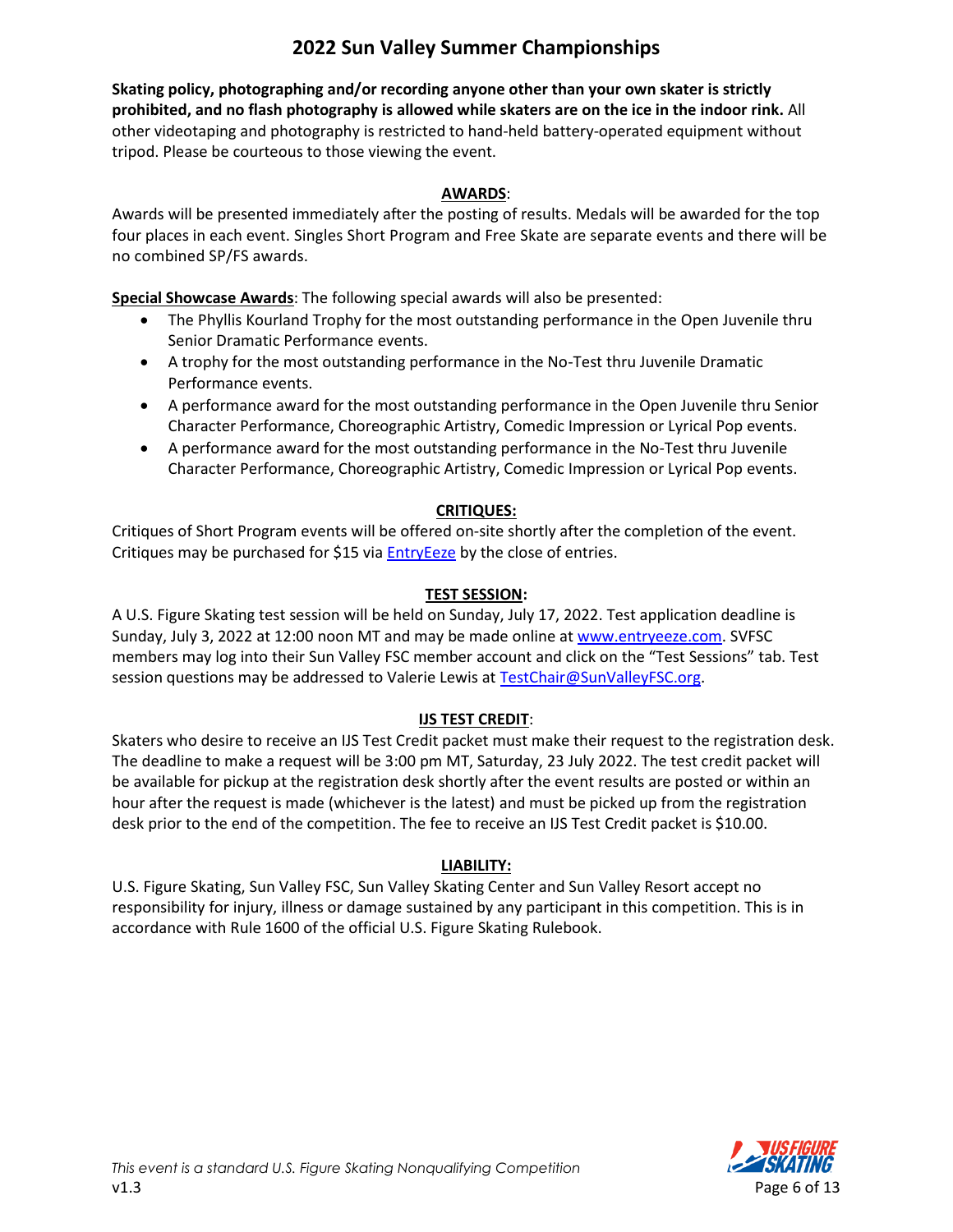#### **IMPORTANT NOTICE FOR ALL COACHES:**

To be a credentialed coach at a sanctioned competition, coaches included within their skater's registration as their primary coach (or if after the close of entries thru Sunday 11 July, the skater must notify the LOC of a coach change at **Events@SunValleyFSC.org**) and meet the coach compliance requirements listed below. The LOC will have a list of compliant coaches verified through the U.S. Figure Skating database who are approved to receive a credential at the competition.

Coach/Choreographer compliance requirements (domestic/non-foreign):

- o Be a current full member of U.S. Figure Skating either through a member club or as an individual member.
- o If 18 years or older, successfully passed the U.S. Figure Skating background check. **\*\***
- o If 18 years or older, completed the annual SafeSport training. **\*\***
- o Completed the Professional Coach/Choreographer Coaching Education Requirements (CER) through the Professional Skaters Association (PSA)
- o Proof of current general liability insurance with limits of \$1 million per occurrence/\$5 million aggregate
- o Agree to the U.S. Figure Skating Code of Ethics. **\*\***
- o Complete three waivers: 1) Assumption of Risk, Waiver and Release and Indemnification Agreement, 2) Medical Consent and 3) Name and Likeness Release and Consent Agreement. **\*\***

Learn to Skate USA Coach compliance requirements:

- o Be a current Learn to Skate USA instructor membership OR a full member of U.S. Figure Skating either through a member club or as an individual member.
- o If 18 years or older, successfully passed the U.S. Figure Skating background check. **\*\***
- o If 18 years or older, completed the annual SafeSport training. **\*\***
- $\circ$  Completed the Learn to Skate USA Instructor Certification OR U.S. Figure Skating coach compliance requirements (details above)

Foreign Coach/Choreographer requirement:

 $\circ$  Present to the LOC a letter from their federation verifying they are a member in good standing.

#### **\*\*** Accessible via U.S. Figure Skating Members Only Website[: www.usfsaonline.org](http://www.usfsaonline.org/) -> Person Icon or account -> Member Profile -> Compliance.

Coaches must check in at the on-site registration desk and show a government issued photo ID to receive their credential. If a coach cannot provide a photo ID and is not on the list or cannot produce the necessary documents, they will not be allowed a credential – no exceptions. Coaches are advised to have a copy of their membership and compliance cards with them. Non-credentialed coaches will not be permitted in the designated coaching area at rink side during events including practice sessions.

More information regarding Coach Compliance can be foun[d here.](https://www.usfigureskating.org/support/coach/coach-compliance)

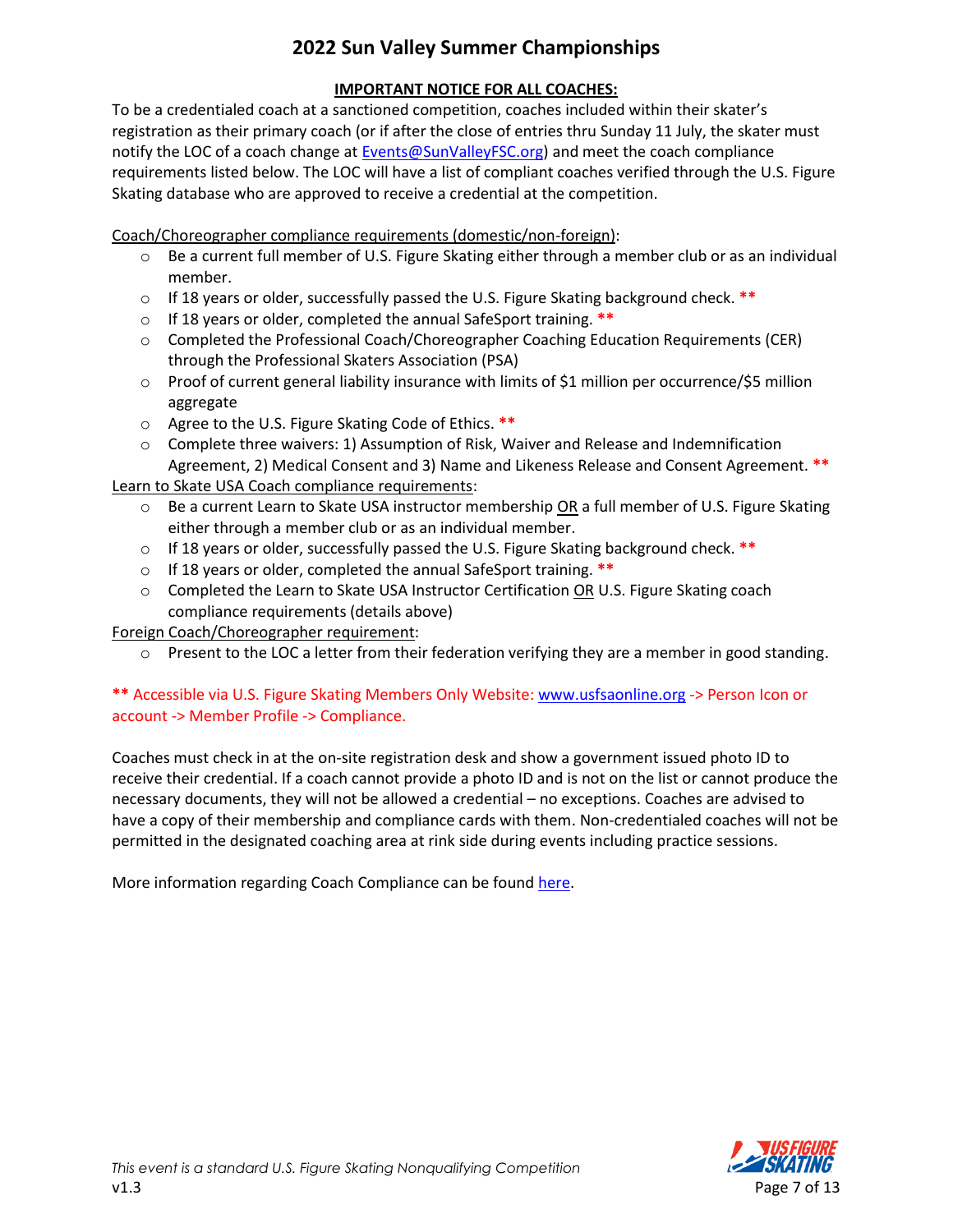#### **ADDITIONAL INFORMATION:**

**Sun Valley**: Scenic Sun Valley ID is the premier destination resort located in the Wood River Valley of central Idaho offering many recreational, sporting, cultural and other local activities for all ages throughout the summer season. The resort is located 1 mile north of Ketchum, 14 miles north of Hailey, 85 miles north of Twin Falls, 150 miles west of Idaho Falls and 160 miles northeast of Boise.

**Ice shows**: The Sun Valley Resort is famous for its ice shows every Saturday night just after sundown throughout the summer featuring world class skaters. Ice show tickets are available through Sun Valley Sport Center 208-622-2135. Check the Sun Valley Resort website for guest skaters [\(www.sunvalley.com\)](http://www.sunvalley.com/).

Skating School: The Sun Valley Resort offers a figure skating summer school June 13<sup>th</sup> thru August 19<sup>th</sup>. Further information and to register can be found at: [https://www.sunvalley.com/skateschool.](https://www.sunvalley.com/skateschool)

#### **TRAVEL**:

Detailed travel information for air, ground and getting around town can be found on the "Getting Here & Around" tab of the Sun Valley Resort webpage.

**By Air**: Sun Valley is served by Hailey's Friedman Memorial Airport (SUN). There are daily nonstop flights to Sun Valley from Salt Lake City (Delta), Seattle (Alaska Air), San Francisco (United), and Denver (United). Friedman also has nonstop flights from Los Angeles (United and Delta), and Chicago (United). One may also fly into Boise, Twin Falls or Idaho Falls, rent a car and drive to Sun Valley.

**Getting around the Wood River Valley**: Much of Sun Valley is walkable. Free bus service operated by [Mountain Rides](https://www.mountainrides.org/) runs every half hour throughout the Ketchum, Sun Valley and Elkhorn areas, and to the River Run and Warm Springs ski lodges. Mountain Rides also provides bus service every 1-3 hours to Hailey and Bellevue for a fee.

**LODGING:**

| 800-786-8259 | www.sunvalley.com |
|--------------|-------------------|
| 800-780-7234 | 208-726-4114      |
| 800-780-7234 | 208-726-5336      |
| 208-726-3344 |                   |
| 208-471-4716 |                   |
| 855-441-2250 | 208-726-0888      |
| 208-578-0600 |                   |
| 208-788-2477 |                   |
| 208-788-7950 |                   |
| 208-788-8500 |                   |
| 208-725-8282 |                   |
|              |                   |

**Other Lodging:** The Ketchum, Sun Valley, Elkhorn and Hailey area offers over 1000 condominiums. These available through various property management services listed below. These units vary in size from studios to four bedrooms and are fully furnished offering a more economical family vacation or accommodations for large groups of skaters.

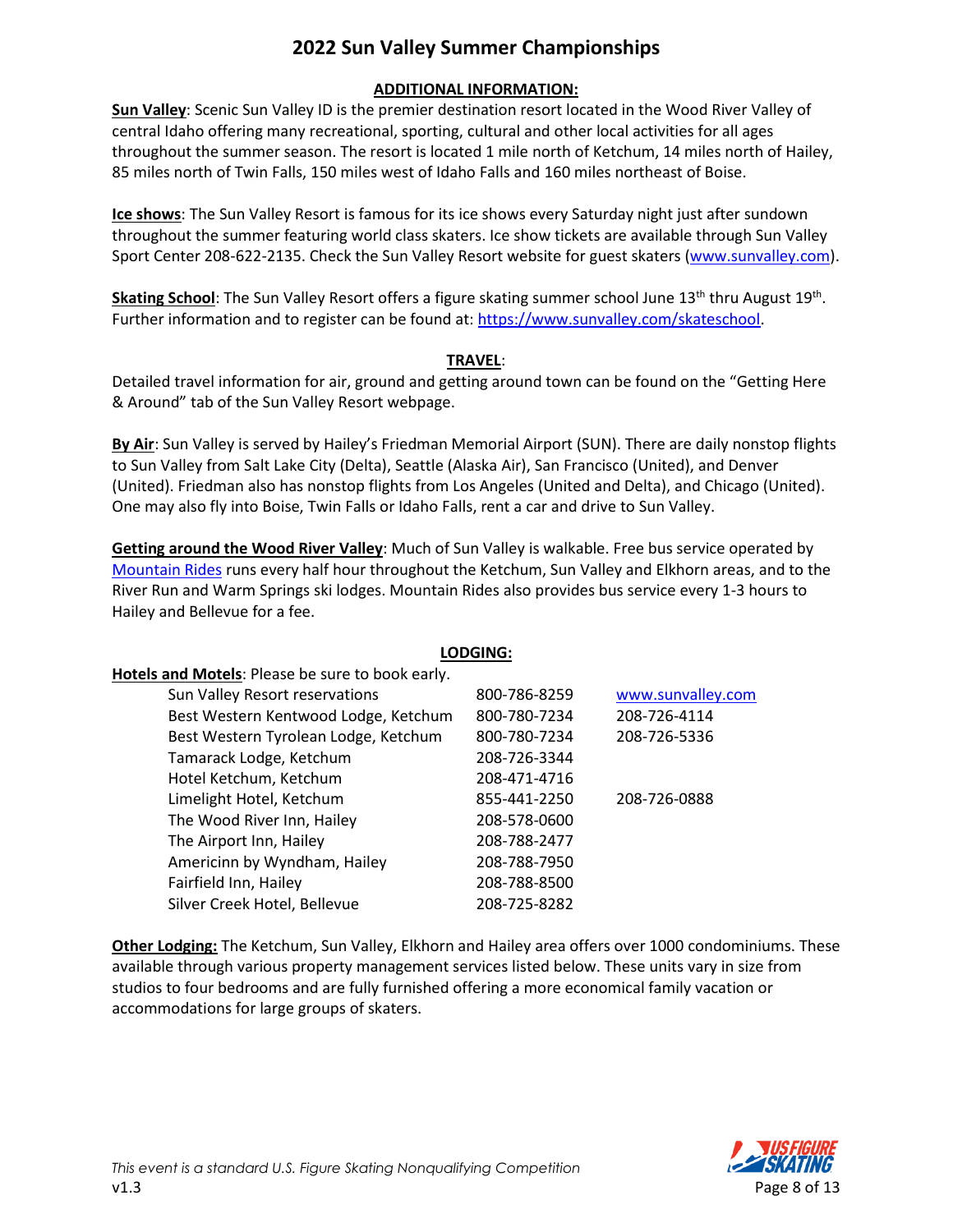#### **USEFUL SUN VALLEY WEBSITES**:

| www.sunvalley.com      | Official Sun Valley Resort website for all things Sun Valley |
|------------------------|--------------------------------------------------------------|
| www.visitsunvalley.com | Info on local accommodations and all things Sun Valley       |
| www.yrbo.com           | Info on vacation rentals by owners                           |

| <b>TENTATIVE SCHEDULE:</b> |                       |  |
|----------------------------|-----------------------|--|
|                            | Official practice ice |  |
|                            | Official practice ice |  |
|                            | Singles short program |  |
|                            | Excel free skate      |  |
|                            | Warm un ice           |  |

19 July, Tuesday

| 20 July, Wednesday | Official practice ice                                                   |
|--------------------|-------------------------------------------------------------------------|
|                    | Singles short program                                                   |
|                    | Excel free skate                                                        |
| 21 July, Thursday  | Warm up ice                                                             |
|                    | Excel free skate                                                        |
|                    | SDS solo pattern dance                                                  |
|                    | Partnered Dance pattern dance                                           |
|                    | Partnered Dance rhythm dance                                            |
| 22 July, Friday    | Warm up ice                                                             |
|                    | Singles well-balanced free skate                                        |
|                    | Adult free skate                                                        |
|                    | Partnered Dance free dance                                              |
|                    | SDS combined dance                                                      |
|                    | SDS shadow dance                                                        |
| 23 July, Saturday  | Warm up ice                                                             |
|                    | Compete USA program and free skate                                      |
|                    | <b>Dramatic Entertainment and Dramatic Performance</b>                  |
| 24 July, Sunday    | Warm up ice                                                             |
|                    | Dramatic Entertainment and Dramatic Performance                         |
|                    | All Light Entertainment, Choreographic Artistry, Lyrical Pop, Character |
|                    | Performance and Comedic Impressions                                     |
|                    | All Duet and Duet/Trio                                                  |

**This is a tentative schedule. Depending on the number of entries, competitors may be scheduled on any day or time for the announced dates of the competition.** Due to the Sun Valley Resort ice show on Saturday evening, the competition will end by 6:30 pm on Saturday. Competition and practice ice schedule will be posted on online as soon as possible after the close of entries. All participants will be notified via email once available.

#### **CONTACT INFO**:

Our preferred method of contact regarding registration questions is emailing the office at [Events@SunValleyFSC.org.](mailto:Events@SunValleyFSC.org) Additional information may be available on the club website at [www.sunvalleyfsc.org,](http://www.sunvalleyfsc.org/) on EntryEeze at<http://comp.entryeeze.com/Home.aspx?cid=206> and in EMS.

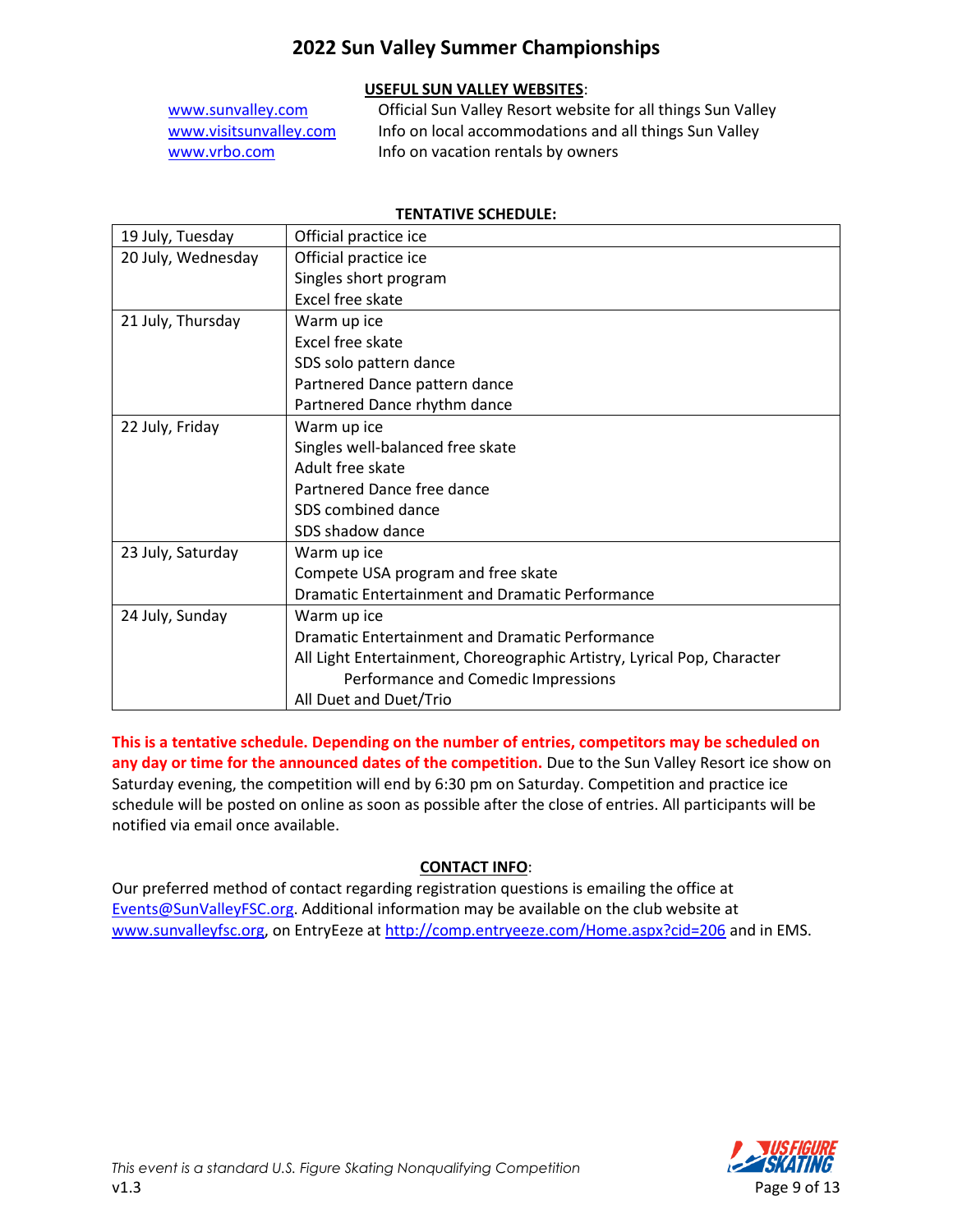#### **EVENTS OFFERED**

See [current rulebook](https://www.usfigureskating.org/about/rules) and current [U.S. Figure Skating website](http://www.usfsaonline.org/) for current rules and requirements.

**Skaters entering Solo Dance Series events**: Entries will be **accepted in EMS** only with credit card. A 3% credit card fee is included in the EMS registration fee. Any contested credit card charges (or checks returned) will be issued a \$30 fee. Payment of all outstanding fees is required before the skater will be allowed to participate in practice ice or competition.

| <b>EVENTS OFFERED</b>                                             | <b>LEVELS</b>                      | US/<br>6.0 | $1^{ST}$<br><b>EVENT</b> | $2ND$ EVT | $3RD +$<br><b>EVTS</b> |
|-------------------------------------------------------------------|------------------------------------|------------|--------------------------|-----------|------------------------|
| <b>SOLO DANCE SERIES EVENTS</b><br><b>PARTICIPATING IN SERIES</b> |                                    |            |                          |           |                        |
| <b>Solo Combined Dance</b>                                        | Juvenile - Senior                  | IJS        | \$160                    | \$60      | \$60                   |
| <b>Solo Pattern Dance</b>                                         | Preliminary - International        | IJS        | \$125                    | \$60      | \$60                   |
| <b>Shadow Dance</b>                                               | Preliminary-<br>Gold/International | IJS        | \$115                    | \$60      | \$60                   |

**Skaters entering Short Program, Free Skate, Compete USA Program, Partnered Dance, Showcase** 

**and/or Team Showcase events**: Entries will be **accepted in EntryEeze** only with credit card. A 3% credit card fee and a one-time \$5 admin fee will be added to the EntryEeze registration fees during checkout/payment. All High Beginner and higher-level fees will be applied before any Beginner and lowerlevel fees. Any contested credit card charges (or checks returned) will be issued a \$30 fee. Payment of all outstanding fees is required before the skater will be allowed to participate in practice ice or competition

| <b>EVENTS OFFERED</b>                   | <b>LEVELS</b>                | IJS/             | $1^{ST}$     | 2 <sup>ND</sup> | $3^{RD}$ +  |
|-----------------------------------------|------------------------------|------------------|--------------|-----------------|-------------|
|                                         |                              | 6.0 <sup>5</sup> | <b>EVENT</b> | <b>EVT</b>      | <b>EVTS</b> |
| <b>SP EVENTS</b>                        |                              |                  |              |                 |             |
| <b>Well Balanced Short Program</b>      | Juvenile - Senior & Open     | IJS              | \$110        | \$55            | \$55        |
| $(2022-23)$                             | Juvenile                     |                  |              |                 |             |
| <b>FREE SKATE AND PROGRAM</b>           |                              |                  |              |                 |             |
| <b>EVENTS</b>                           |                              |                  |              |                 |             |
| <b>Well Balanced Free Skate</b>         | Preliminary - Senior & Open  | IJS              | \$110        | \$55            | \$55        |
| $(2022-23)$                             | Juvenile                     |                  |              |                 |             |
| <b>Well Balanced Free Skate</b>         | No Test - Pre-Preliminary    | 6.0              | \$110        | \$55            | \$55        |
| $(2022-23)$                             |                              |                  |              |                 |             |
| Excel Free Skate <sup>2</sup> (2021-22) | Excel Preliminary - Senior & | IJS              | \$110        | 55              | 55          |
| (Not participating in Series)           | <b>All Plus</b>              |                  |              |                 |             |
| Excel Free Skate <sup>2</sup> (2021-22) | Excel High Beginner - Pre-   | 6.0              | \$110        | 55              | 55          |
| (Not participating in Series)           | Preliminary                  |                  |              |                 |             |
| Excel Free Skate <sup>2</sup> (2021-22) | <b>Excel Beginner</b>        | 6.0              | \$70         | \$40            | \$40        |
| (Not participating in Series)           |                              |                  |              |                 |             |
| Adult Free Skate_(2022-23)              | Adult Silver - Master Jr/Sr  | IJS              | \$110        | \$55            | \$55        |
| Adult Free Skate_(2022-23)              | Adult Pre-Bronze -Bronze     | 6.0              | \$110        | \$55            | \$55        |
| Adult Free Skate (2022-23)              | Adult Beginner & High        | 6.0              | \$110        | \$55            | \$55        |
|                                         | Beginner                     |                  |              |                 |             |
| <b>Compete USA</b>                      | Snowplow Sam - Basic 6,      | 6.0              | \$70         | \$40            | \$40        |
| Program w/ Music <sup>4</sup>           | PreFreeSkate - FreeSkate 6,  |                  |              |                 |             |
|                                         | Adult 1-6                    |                  |              |                 |             |

More EntryEeze events continued on next page

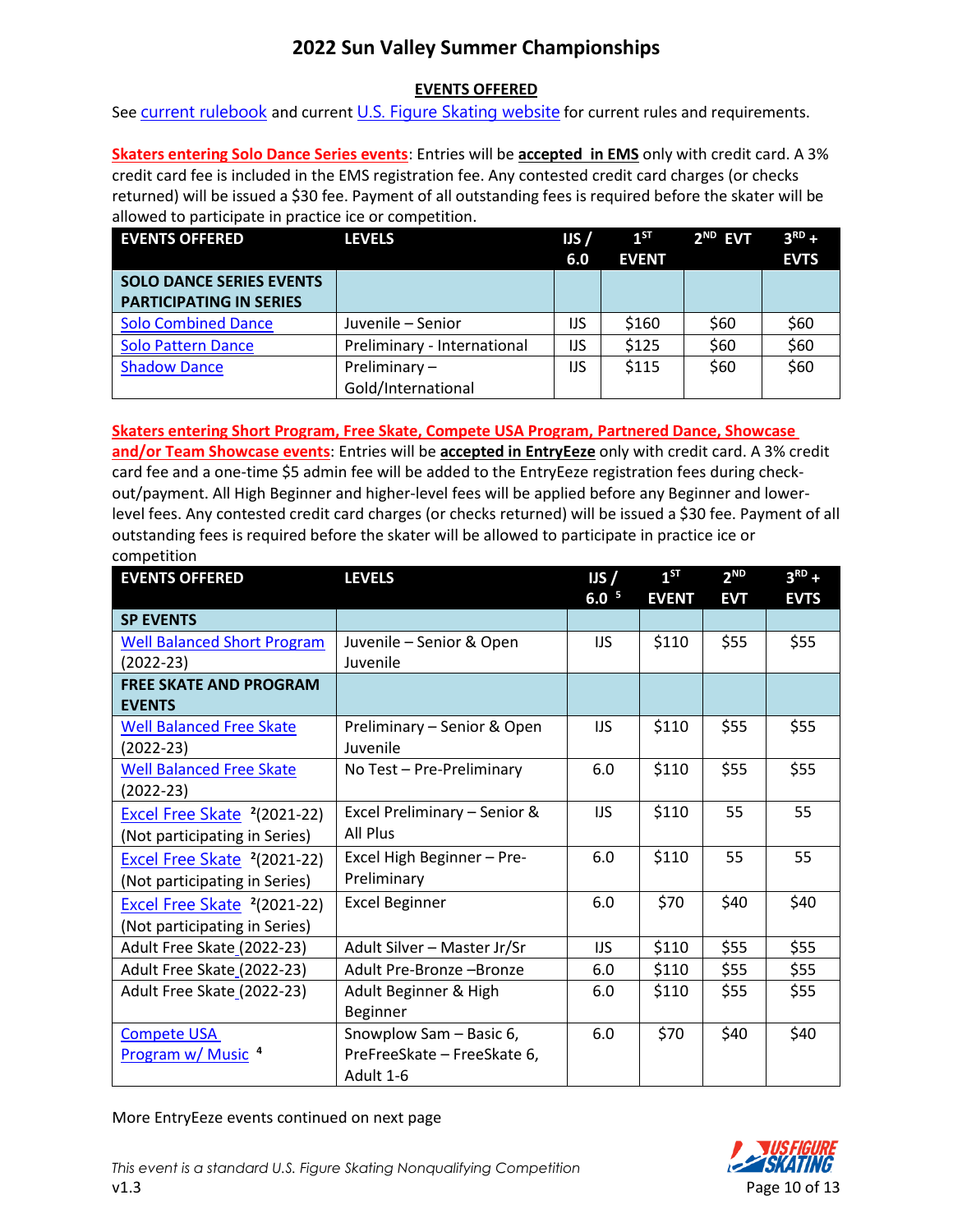| <b>EVENTS OFFERED</b>                    | <b>LEVELS</b>                      | IJS/       | $1^{ST}$     | 2 <sup>ND</sup> | $3RD +$     |
|------------------------------------------|------------------------------------|------------|--------------|-----------------|-------------|
|                                          |                                    | 6.0        | <b>EVENT</b> | <b>EVTS</b>     | <b>EVTS</b> |
| <b>PARTNERED DANCE EVENTS</b>            |                                    |            |              | Per skater      |             |
| Pattern Dance (2022-23)                  | Pre-Juvenile - Novice              | <b>IJS</b> | \$55         | \$27.50         | \$27.50     |
| Rhythm Dance (2022-23)                   | Junior - Senior                    | IJS        | \$55         | \$27.50         | \$27.50     |
| <b>Free Dance (2022-23)</b>              | Pre-Juvenile - Senior              | IJS        | \$55         | \$27.50         | \$27.50     |
| <b>Adult Pattern Dance</b>               | <b>Adult Preliminary - Masters</b> | <b>IJS</b> | \$55         | \$27.50         | \$27.50     |
| $(2022-23)$                              | Open                               |            |              |                 |             |
| Adult Free Dance (2022-23)               | Adult Pre-Gold - Masters Open      | <b>IJS</b> | \$55         | \$27.50         | \$27.50     |
| <b>SHOWCASE SINGLES</b>                  |                                    |            |              |                 |             |
| <b>EVENTS</b>                            |                                    |            |              |                 |             |
| Character Performance <sup>3</sup>       | High Beginner - Masters            | 6.0        | \$110        | \$55            | \$55        |
| <b>Choreographic Artistry</b>            | Juvenile - Masters                 | 6.0        | \$110        | \$55            | \$55        |
| Comedic Impressions <sup>3</sup>         | High Beginner - Masters            | 6.0        | \$110        | \$55            | \$55        |
| <b>Emotional Performance<sup>3</sup></b> | High Beginner - Masters            | 6.0        | \$110        | \$55            | \$55        |
| Lyrical Pop <sup>3</sup>                 | High Beginner - Masters            | 6.0        | \$110        | \$55            | \$55        |
| <b>Compete USA</b>                       | <b>Basic 1-6,</b>                  | 6.0        | \$70         | \$40            | \$40        |
| Dramatic Entertainment <sup>4,3</sup>    | PreFreeSkate-FreeSkate 6,          |            |              |                 |             |
|                                          | Adult 1-6 & Beginner               |            |              |                 |             |
| <b>Compete USA</b>                       | <b>Basic 1-6,</b>                  | 6.0        | \$70         | \$40            | \$40        |
| Light Entertainment <sup>4,3</sup>       | PreFreeSkate-FreeSkate 6,          |            |              |                 |             |
|                                          | Adult 1-6 & Beginner               |            |              |                 |             |
| <b>SHOWCASE TEAM EVENTS</b>              |                                    |            |              |                 |             |
| Duet/Trio <sup>3</sup>                   | High Beginner - Masters            | 6.0        | \$110        |                 |             |
| <b>Compete USA</b>                       | <b>Basic 1-6,</b>                  | 6.0        | \$70         |                 |             |
| Duet/Trio <sup>4,3</sup>                 | PreFreeSkate-FreeSkate 6,          |            |              |                 |             |
|                                          | Adult 1-6 & Beginner               |            |              |                 |             |
| <b>Mini Production Silver</b>            | Open                               | 6.0        | \$110        |                 |             |
| Ensemble <sup>3</sup>                    |                                    |            |              |                 |             |
| <b>Mini Production Gold</b>              | Open                               | 6.0        | \$110        |                 |             |
| Ensemble <sup>3</sup>                    |                                    |            |              |                 |             |
| Production Ensemble <sup>3</sup>         | Open                               | 6.0        | \$110        |                 |             |

#### **Footnotes**:

- 1. **Solo Dance Series Events**: This competition has been approved by U.S. Figure Skating as an official SDS event. These events will be conducted in accordance with the 2022 Solo Dance Series Handbook found [here.](https://www.usfigureskating.org/members-only/skating-opportunities/solo-dance/series-info) Skaters do NOT have to be registered with US Figure Skating in the Solo Dance Series to compete in these events.
- 2. **Excel Free Skate Events**: These events will be conducted in accordance with the current Excel Series Handbook foun[d here.](https://www.usfigureskating.org/members-only/officials/skating-rules-and-resources/excel?mocrToken=LNhXz_BVLAC4POdvi4B757LA0u9_1_TflB0i8kbY3YwFDq7fSagIye50CuvfwoeBIiSf7G3o7FkBCtjBCT1yBASbEGC4HpIcXuyiPReJidaZz5l7tjMdoxw7hMDRAnDV3b4tltoD5kvInqdKwF1Y9cphZLak0O02jImYiuDg8wWhLgNQ-hbn5qosDMTp7xAHbjpebVoaoQpmb4GHwDGGb9lBGXb6jnWEoHL-Y1QeMK4=) This competition is NOT part of the Excel Competitions Series.
- 3. **Showcase Events**: These events will be conducted in accordance with the 2022 National Showcase Guidelines foun[d here.](https://www.usfigureskating.org/skate/skating-opportunities/showcase)
- 4. **Compete USA Events**: These events will be conducted in accordance with the current [Compete USA](https://www.usfigureskating.org/sites/default/files/media-files/2021-22%20Compete%20USA%20Manual.pdf)  [Manua](https://www.usfigureskating.org/sites/default/files/media-files/2021-22%20Compete%20USA%20Manual.pdf)l.
- 5. **Judging System**: Sun Valley FSC and chief referee reserves the right to use the 6.0 judging system for any IJS events (except SDS events) when IJS qualified officials are unavailable.

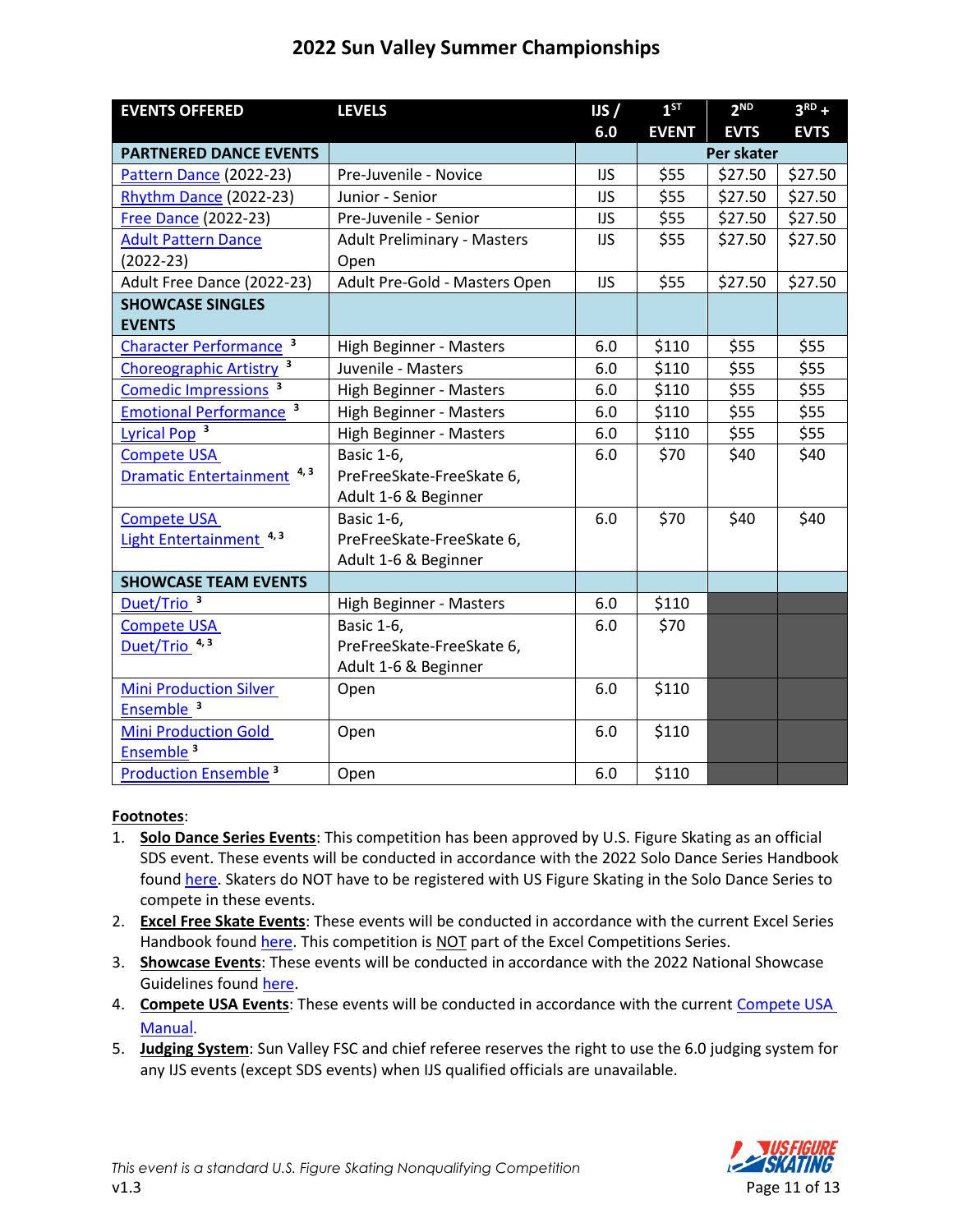## **Appendix A: Procedures for using EMS for Solo Dance Series events**

#### **Registration Instructions**:

- 1. Go to [www.usfsaonline.org](http://www.usfsaonline.org/)
- 2. Enter your U.S. Figure Skating or Learn to Skate USA member number and password
	- a. If you need assistance with your member number or password, contact [MemberServices@usfigureskating.org](mailto:MemberServices@usfigureskating.org)
- 3. Click the blue EMS button
- 4. Click "Competition Registration" tab
- 5. Choose "2022 Sun Valley Summer Championships" from the list of non-qualifying competitions and click "Register Now"
	- a. If you need assistance completing your registration, contact [ProductSupport@usfigureskating.org](mailto:ProductSupport@usfigureskating.org)

**Partnered Events**: Only one partner will complete registration for the couple. During the registration process, you will be asked to identify your partner and verify their test information. **The registered partner will be responsible for managing all aspects of the competition for the couple including music upload, PPC submittal, purchasing/scheduling of practice ice, etc.**

**Foreign Skaters**: Non-U.S. skaters intending to register for this competition must set up a non-member account prior to registering for the competition [\(click here for HOW TO\)](https://public.3.basecamp.com/p/GwrcZ9DuXrqkxKykKbYQxJGn).

**EMS Skater Portal**: Once online registration has been completed, skaters will gain access to the EMS Skater Portal for this competition allowing them to upload music, submit PPCs, purchase/select practice ice sessions, and view schedule. To access your skater portal to this competition, go to [https://m.usfigureskating.org/competition/](https://m.usfigureskating.org/competition/30476)**30476** and login, or click the BLUE EMS button on the Members Only page and select "2022 Sun Valley Summer Championships".

**Music Uploads**: Instructions on how to upload music to EMS can be found [here.](https://public.3.basecamp.com/p/ycj6D89r1GruJVv8oTSWXUqW) If you need assistance, email [productsupport@usfigureskating.org.](mailto:productsupport@usfigureskating.org)

**PPC Submittals**: Instructions on how to submit PPCs to EMS can be found [here.](https://public.3.basecamp.com/p/bJNALQ6nPYrJUH2YKAjQ2tMB) If you need assistance, email [productsupport@usfigureskating.org.](mailto:productsupport@usfigureskating.org)

**Practice Ice Pre-Purchases and Session Selections**: Instructions on how to pre-purchase practice ice in EMS can be found [here.](https://public.3.basecamp.com/p/rqAXpFKf535Tp76yZk2dcL1b) Instructions on how to select practice ice sessions in EMS can be found [here.](https://public.3.basecamp.com/p/KbtNr6DhEX1Rpf1ePW8LeUB6) Instructions on how to select practice ice sessions in EMS can be foun[d here.](https://public.3.basecamp.com/p/KbtNr6DhEX1Rpf1ePW8LeUB6)If you need assistance, email [productsupport@usfigureskating.org.](mailto:productsupport@usfigureskating.org)